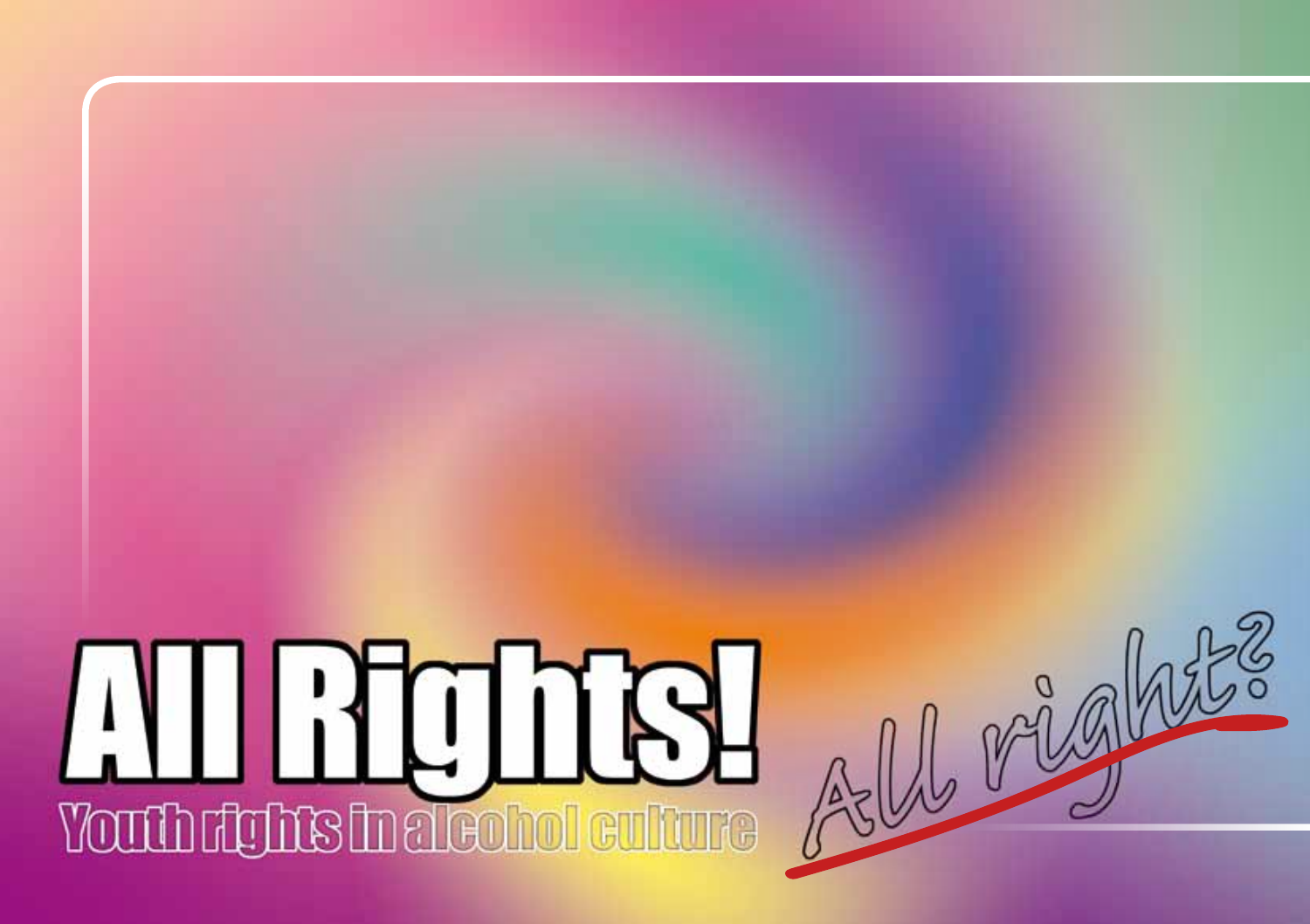up and the guiding principles for how to navigate in society we need to address the effects of alcohol in Europe on especially vulnerable people.

Therefore we put forward this booklet to show and explain the reality of children and young people in Europe and the role alcohol plays in their every day lives.

Human dignity and universality are the two key concepts that shine in every single ar ticle of the Universal Declaration of Human rights. Human rights define the basic stan dards necessary for human beings to live in dignity. And in this sense all human beings, no matter the age, the origin, the eye co lour and the intellectual or economic capa cities, are equally entitled to live in dignity. The vision painted by Human rights stands in conflict with the reality. Europe is the hea viest drinking region in the world. Almost

Human rights are like armour:<br>
they protect you; they are like<br>
up and the guiding principles for how to Human rights are like armour: they protect you; they are like rules, because they tell you how you can behave; and they are like judges, because you can appeal to them." With the se words the "Compass – Manual on Human Rights Education with Young People", pu blished by the Council of Europe, starts the chapter about understanding Human Rights. While we teach young Europeans the virtues of Human Rights and their implications, the every day reality of the same young people is that the armour is being damaged, so metimes ripped apart; that they are more a box of chocolate where you never know what you get than rules that guide and in form behaviour. Alcohol, its heavy use all over Europe and the related harm on society around, plays a key role in violating Human rights of children and young people. In or der for our common quest to make Human

all social events and activities in Europe are being alcoholised which has lead to tremen dous harm being caused to society. Children and young people are bearing a disproportio nate burden of this harm: for them alcohol is a gateway into other drugs, into criminality, early school drop out, long-term unemploy ment and into apathy. All this amounts to daily Human Rights violations due to alcohol and the related harm.

Young people are especially prone to the influence of the environment around them. Therefore the attitudes of parents, friends, teachers, leisure time leaders and role mo dels towards alcohol do affect their attitu des and behaviours. We call this social he ritage. Unsafe environments, where alcohol and other drugs are present and socially ac cepted, even expected in the case of alco hol, increase the risk for children and young people to start to use drugs. In these kinds of environments young people are at parti cular risk to start drinking and thus expose themselves to the consequences of alcohol consumption.

Like any other drug, alcohol use brings with it a bunch of harm: medical, social, econo mical and democratic. Each and every harm means Human rights violations and together they pose an enormous threat to the funda mental values at the heart of the idea of Hu man rights: human dignity and universality. These core values entail several other values that make Human rights and their applica tion in every day life more understandable. But they also help to clearly identify Human rights violations in daily life of European youngsters.

Freedom is one of them, "because the hu man will is an important part of human dig -

#### Introduction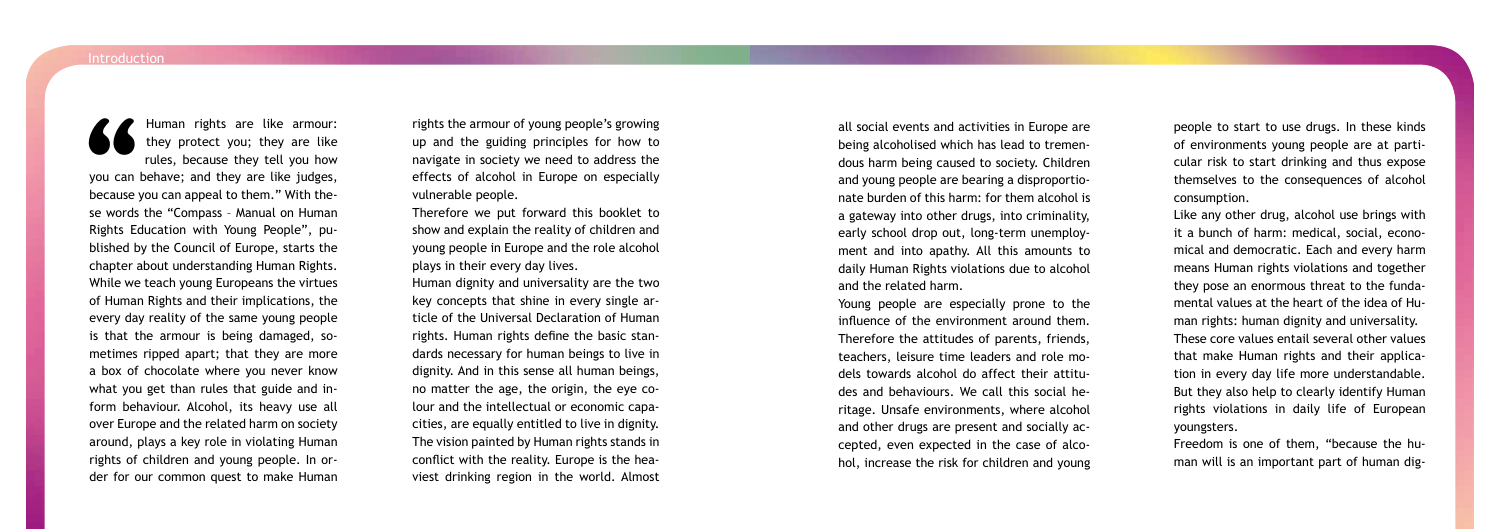nity. To be forced to do something against our will demeans the human spirit."

Respect for others is a second value, "be cause a lack of respect for someone fails to appreciate their individuality and essential dignity."

Tolerance is yet another value derived from the core value of human dignity, "because intolerance indicates a lack of respect for difference; and equality does not signify identity or uniformity."

It's not surprising that in this context we point to the well-known fact that alcohol is a drug and thus creates experiences that the user wants to feel again and therefore leads to mental addiction. The other part of the addiction is the complex physical effects of

And for this purpose the last but not least one is responsibility, "because respecting the rights of others entails responsibility for one's actions."

the drug. When the addiction both mentally and physically has made the human being more or less powerless, alcohol will steer the life of the user. Obviously alcohol is a threat to the value of freedom we just men tioned. That in Europe 43% of 15 - 16 year old students report heavy episodic drinking during the recent month is both a threat to their freedom and to the freedom of oth er people, especially young people around them. The earlier one starts to drink, the higher is the risk of becoming addicted. Respect for other choices that do not con form to the alcohol culture is largely lacking in Europe and limits the individuality and essential dignity of young people. In Europe today, due to the alcoholization of all so cial events and activities and due to everpresent alcohol marketing, the dignity, the individuality and the sacredness of children and young people growing up in alcohol free

We made this booklet in order to address the Human rights violations children and young people face every day in Europe. It is about raising awareness and building politi cal will to help especially vulnerable groups of Europe's youth, like children of addicted parents. We cannot afford any longer to be blind and deaf to the Human rights violations behind closed doors, around the corner, in our own neighbourhoods and in children's rooms all over Europe because of alcohol.



environments are being violated.

Many young people tell about bullying at school, in their sports clubs and so on be cause of their choice not to drink. The same goes for young workers who just started their professional education and univer sity students. Tolerance is vastly lacking. It should be possible in Europe, as the Human rights tell us, for children and young people to choose a lifestyle and pursue it to their happiness, free from commercial and socie tal pressure. Unfortunately it is not.

Alcohol is the most harmful drug, especially because of the consequences for others than the drinker him- or herself. This is a fact commonly known and recently proved. In a very recent speech given in November 2010, Mr Paola Testori Coggi, the Director-General for Public Health of the European Commissi on addressed this issue very clearly and said

that the social impact of alcohol had to be taken into serious consideration.

Nearly 25% of 15-year olds live with alcohol addicted parents in Europe, Ms Testori Coggi said. This group of children and young pe ople is especially vulnerable to the harm in alcohol.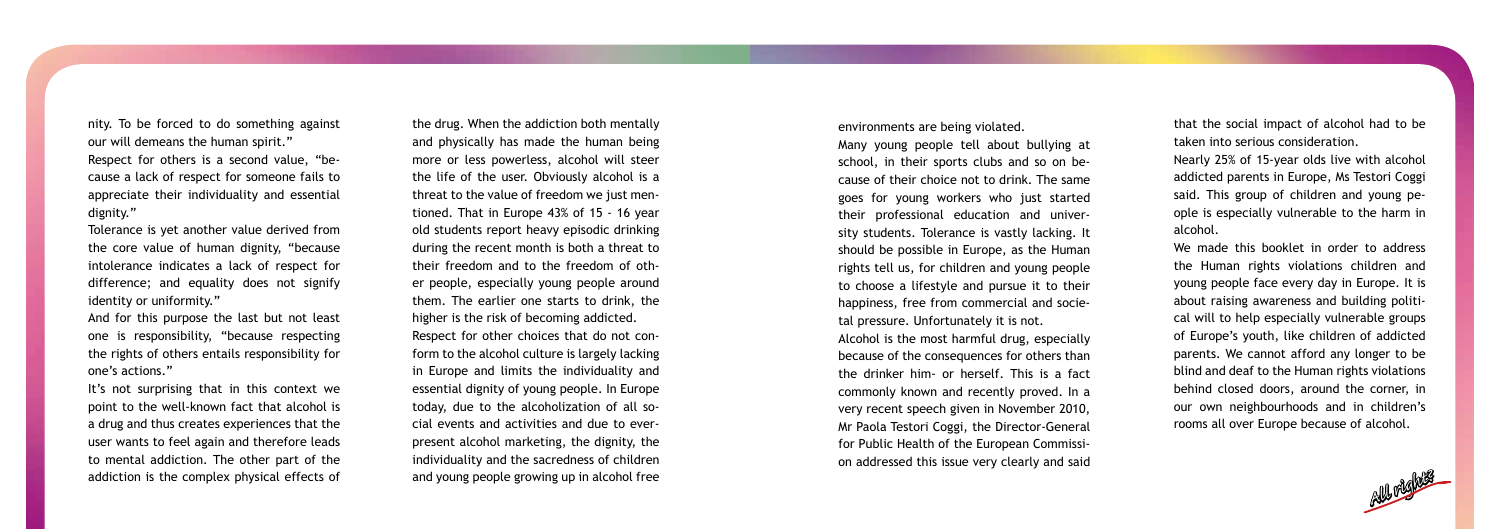#### Content

|                                          | $R - Q$ |
|------------------------------------------|---------|
| 6003                                     |         |
| $\overline{3}$                           |         |
| end 76,3                                 |         |
|                                          |         |
|                                          |         |
| 111 27,3<br>111 22<br>111 23,3<br>111 24 |         |
|                                          |         |
|                                          |         |
| $\frac{1}{100}$ 25, 7                    |         |

 $11125,2$ \_\_\_\_\_\_\_\_\_\_\_\_\_\_\_\_\_\_\_\_\_\_\_\_\_\_\_\_\_\_\_\_\_\_\_\_\_  $61126,1$ 11126,2  $\epsilon$ m 27,1  $\frac{1}{2}$   $\frac{2}{3}$  $\Box$  29,2 **Children's digital Final word** References Thenkyou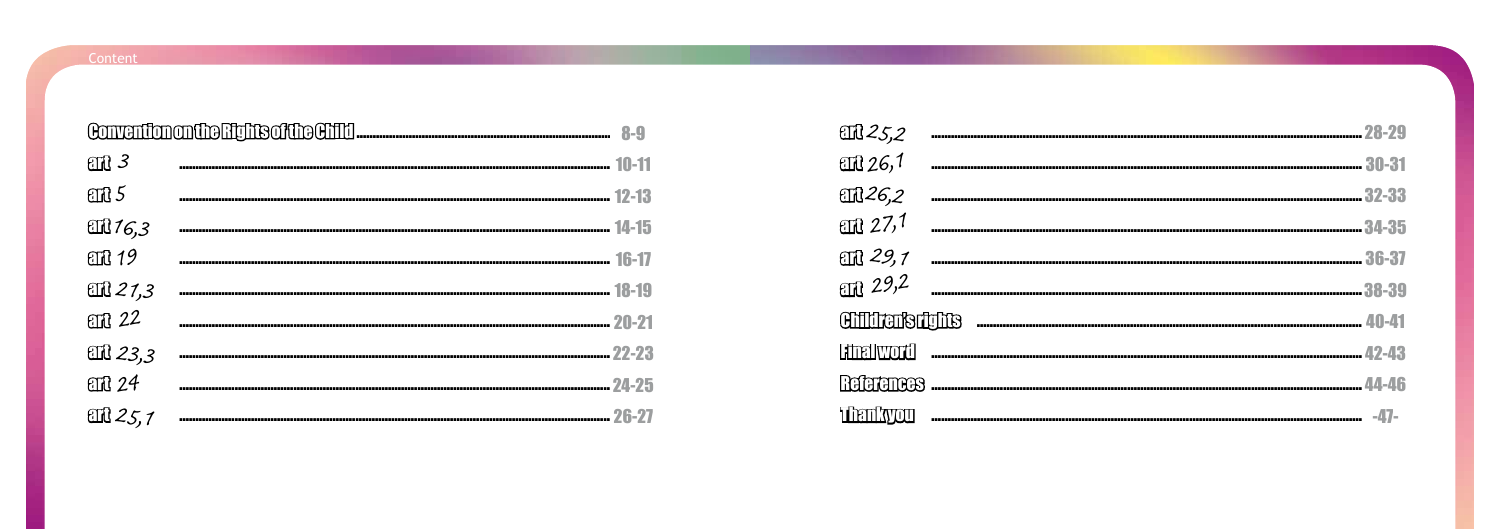

#### Convention on the Rights of Child

Discussing Human Rights violations and thre ats caused by alcohol consumption and the European alcohol culture from a youth per spective must take its starting point in The Convention on the Rights of the Child (CRC) for it is the first international instrument that recognizes children as social actors and active holders of their own rights.

The CRC incorporates the full range of hu man rights – civil, political, economic, so cial and cultural rights – of children into one single document. That's its strength and profoundness.

The importance of Human Rights for child ren is mirrored in the fact that every coun try in the world has ratified the CRC (ex cept of two). In this regard it's important to understand that all countries whose parlia -

ments have ratified the CRC are bound by it. The CRC outlines in 41 articles the human rights to be respected and protected for every person under 18 years of age. When we in the booklet use the word "child" or "children" we're following this underlying definition.

The CRC provides measures for how to en sure the respect and the protection of the rights of children and young people. It, for example, contains "special protection mea sures" whose ambition is to eradicate the most dreadful situations that children and young people can end up in: sexual exploita tion and abuse, economical exploitation, drugs, street children.

The purpose of the CRC is to legislate on rights for children on the basis of their spe cial needs and vulnerability. Analyzing the harms and threats alcohol use and the alco -

hol culture in European societies create, we realize that there is a vast lack of legislation that could do much more to protect children – from the dreadful situations the "special protection measures" address.

The CRC contains an important principle that has the potential – when applied by policy and decision makers – to relieve the current situation of rights violations faced by young Europeans: the Best Interest of the Child, ar ticle 3.

The Best Interest principle shall be conside red across the board in decision making. Since all European countries ratified the CRC, they are compelled to take a child cen tered approach whenever deciding on legis lation or other policies. In contrast to that, the analysis of reality by the following UDHR articles will show how European youth is ex posed to rights violations.

*In all actions concerning children whether undertaken by public or private social welfare institutions, courts of law, administrative authorities or legislative bodies, the best interest o the child shall be a primary consideration.* es, the best merest on.<br>primary consideration.<br>Article 3, The Convention on the Rights of Child "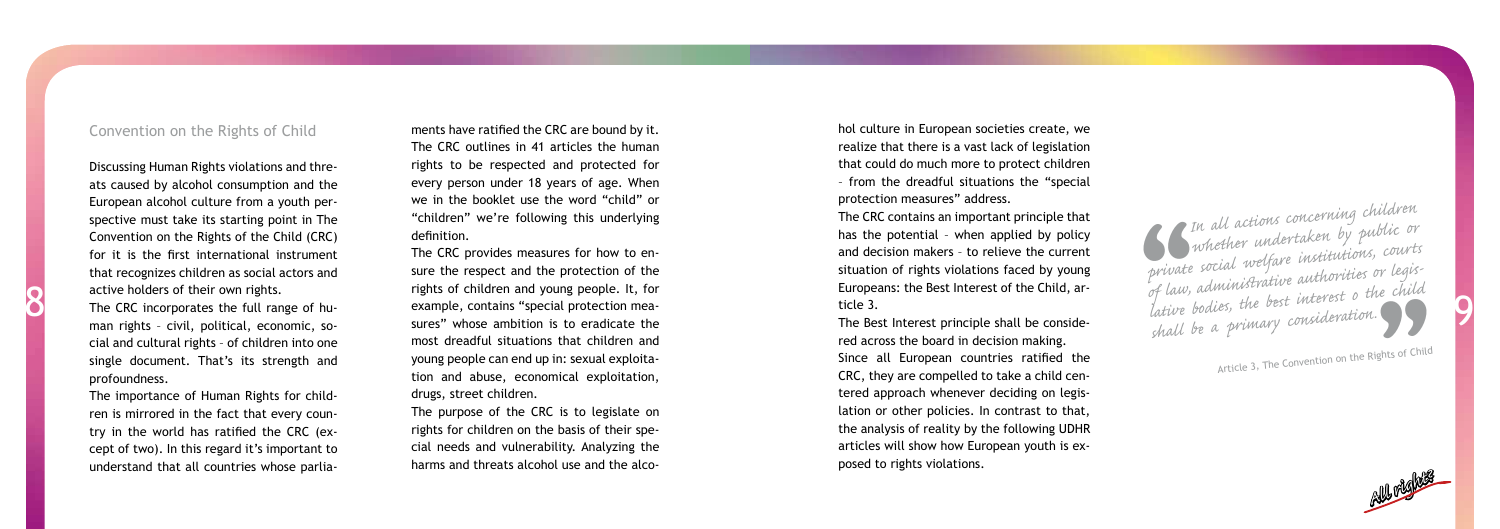# one has the right to life, liberty and se *Everyone has the right to life, liberty and security of person"* "

Alcohol is socially the most harmful drug and much of the alcohol harm in young people happens when they are in or on the way home from drinking environments. So, the mix is explosive since almost all social and cultural events in Europe serve as drinking environments but the most usual ones are bars, pubs, nightclubs, football stadiums, Christmas markets.

In many countries young people's typical alcohol consumption on a night out in a city

The positive freedom to act only according to make self-determined choices is largely diminished and often violated in Europe's drinking environments. The high density of these environments, the singularity of their attractiveness, their opening times and the availability of alcohol in them add up to a harmful mix that threatens and often violates the right to liberty of young people in Europe.

*All right?* One in five European nightlife users had been involved in violence in the last 12 months – which means that the "right to security of person" in and around drinking environments in Europe is largely threatened and often violated – even for those young people who choose not to drink. Since almost all social and cultural events are drinking environments, it is hard, if not impossible for young people in Europe today to escape alcohol's social harm even if they choose not to drink. The EU programme DAPHNE shows that 95% of Europeans consider alcohol to be a key factor behind violence against women and children.

drinking environment exceed the recommended limits for an entire week. It must be clear to all that in these settings, no matter your own choices, it is impossible to feel free, to act freely and to enjoy the full extent of the right to liberty.

1

0

1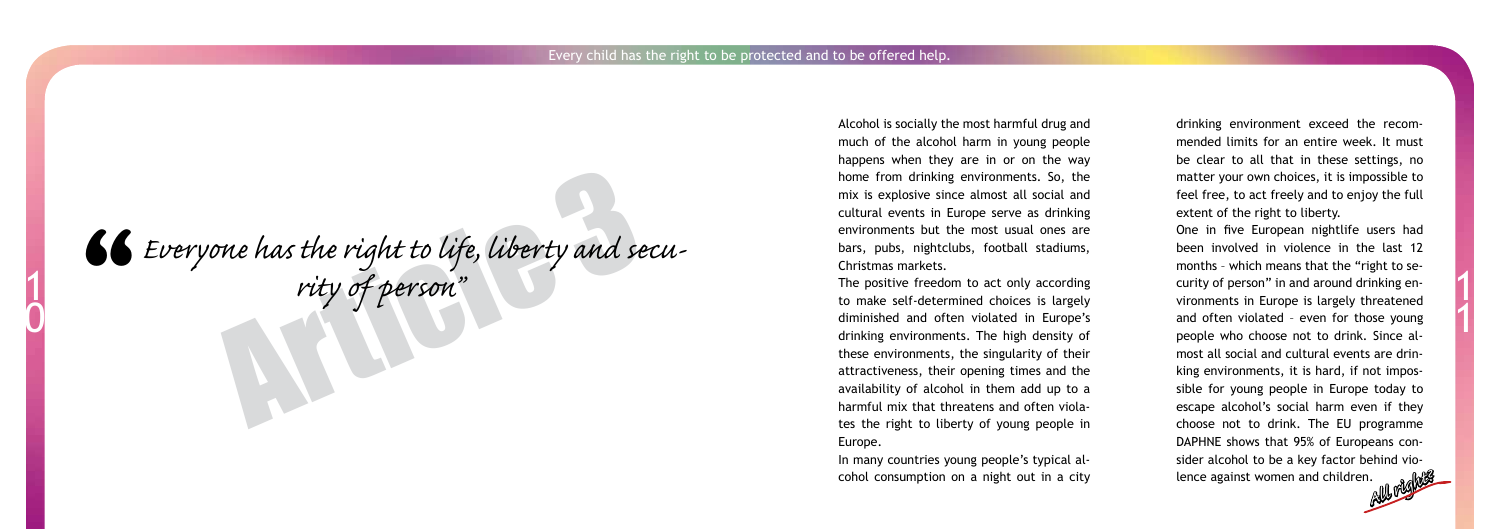

2

1

3

# e shall be subjected to torture or to cr *No one shall be subjected to torture or to cruel, inhuman or degrading treatment or punishment"* "

In Europe there live about 9 Million children and young people in families with at least one alcohol addicted parent. It is among these that we witness the most severe and often most apparent violations of rights. Children who have to endure living with alcohol addicted parents often and repeatedly fall victim to "cruel, inhuman or degrading treatment or punishment."

Life in a family with alcohol addicted parents is dominated by conflicts and unpredictability. The children and young people understand that their own family doesn't function like other families. Often they develop feelings of shame and blame themselves for their parents' addiction. Many of these children and young people are victims of domestic violence. In Ireland and Iceland 71% of the cases of domestic violence are attributable to alcohol. Alcohol is estimated to be a causal factor in 16% of child abuse

and neglect.

Millions of European children and young people suffer from neglect in an age where they would need shelter and support to find their place in the world. That these children and young people have to clean the vomit of their parents, that they have to witness or to endure violence and abuse is clearly "cruel, inhuman and degrading".

The fact alone that children and young people grow up in families with addicted parents in Europe is a cruel situation: studies from all over Europe have shown that children and young people from alcohol addicted families are much more exposed to other health risks, to negative influences on their intellectual capacities and their mental health. Young people's rights inscribed in article 5 of the UDHR are under attack by alcohol and the European alcohol culture.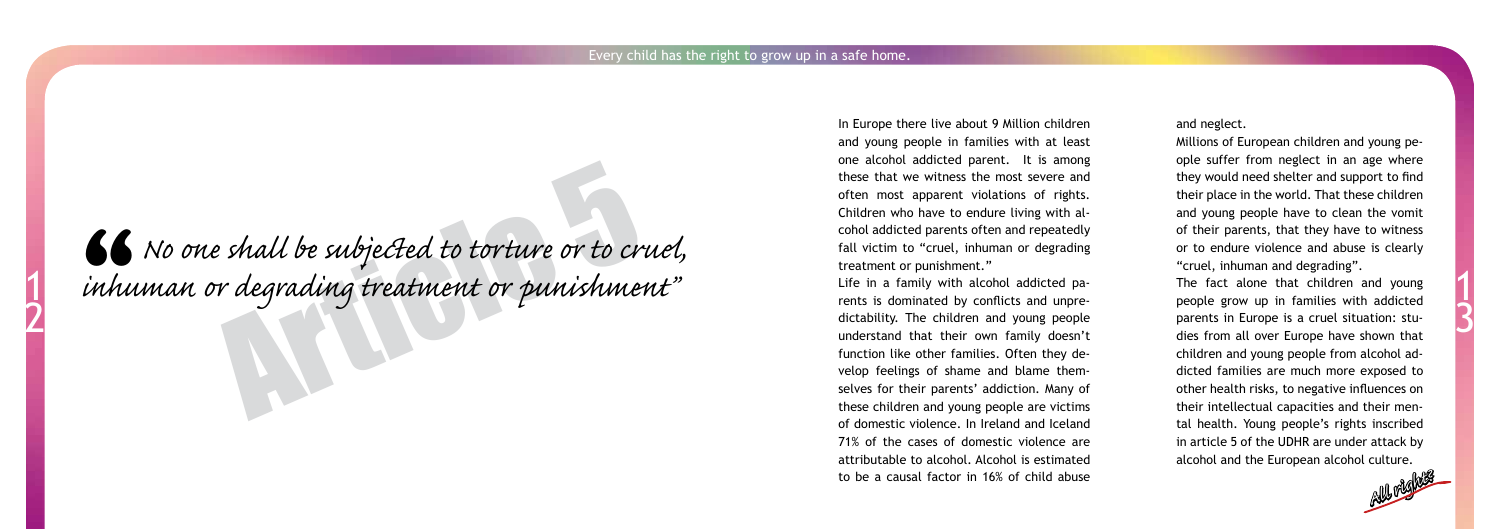

5

1

1 66 The family is the natural and fundamental<br>group unit of society and is entitled to protection<br>by society and the state" *The family is the natural and fundamental group unit of society and is entitled to protection by society and the State"* "

The family's role as a protector of and shelter for children is not questioned by anyone. Everyone agrees that it is at home where a child should feel safe and look forward to come to. Where else if not at home should a child find security, joy and a stimulating environment for the development of its full potential?

Unfortunately the reality is different. In millions of cases it's home where a child returns to alcohol intoxicated parents and it's home where a child has to take over the role of grown-ups and take care of a parent who is intoxicated by alcohol. There are 9 million children in EU living with one or both parents addicted to alcohol.

Children in presence of adults under the influence of alcohol (not necessarily drunk)

feel insecure; they have problems to read adults' emotions and to understand their behavior. It evokes worries and confusion in children's lives. Alcohol consumption of the parents erases the family's most important role - to protect. It tears down the safe shelter and robs the child of the right to grow up in a secure environment. All this has enormous consequences in a child's current and future life. The protection of children and young people exposed to these conditions and environments needs very strong consideration. Besides the crucial role of the state institutions to protect the exposed and vulnerable, it is society's responsibility to protect children and young people from the effects of European alcohol culture.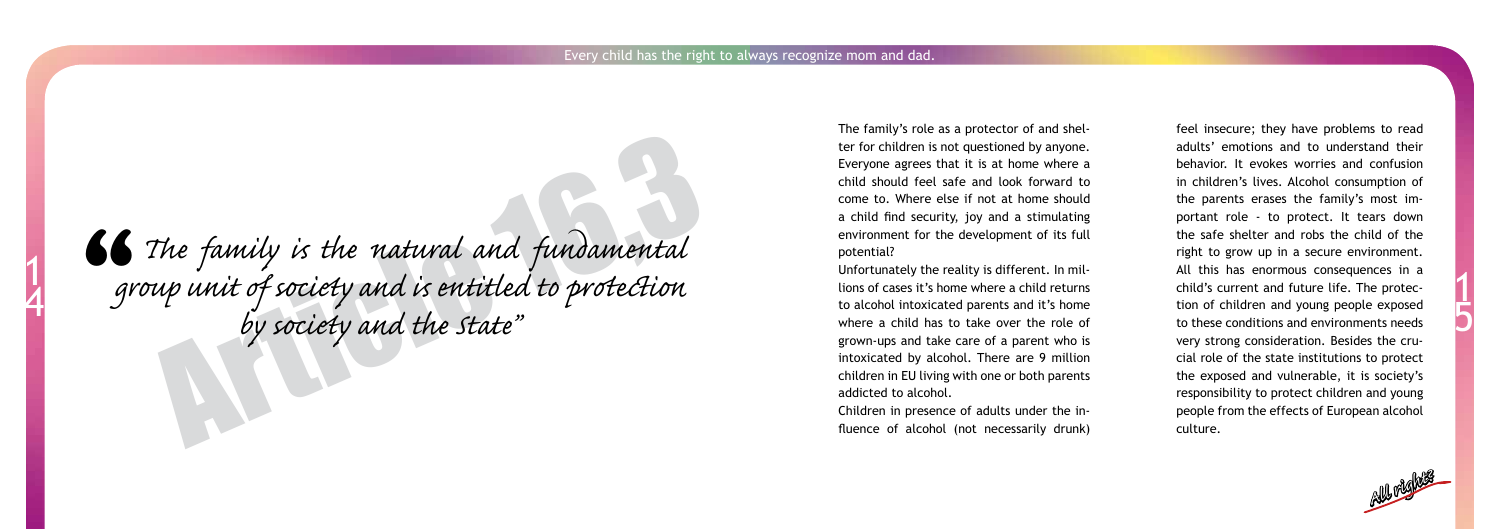

7

1

Sueryone has the right to freedom of opinic<br>and expression; this right includes freedom<br>hotd opinions without interference and to seek, r<br>ceive and impart information and ideas throug<br>media and regardless of frontiers" *Everyone has the right to freedom of opinion and expression; this right includes freedom to hold opinions without interference and to seek, receive and impart information and ideas through media and regardless of frontiers"* "

Freedom of speech, the right to hold opinions without interference and to express these opinions according to one's own choice is a value of such importance for European society that it can challenge even the Best Interest of the Child inscribed in the CRC. Nevertheless, the fact that Europe is dominated by an extreme alcohol culture making Europe the heaviest drinking region in the world, where it's no exception that already 11- and 12-year olds use alcohol, means serious threats for the right of children and young people to hold opinions and express them in self-determined lifestyle choices. Given that young people are especially prone to influences of the environment around them, the threat of the alcohol culture to freedom of speech and expression is serious. In Europe today, it's not an option for young people to choose a lifestyle free from alcohol. The portraying of alcohol in all forms of media, for example, goes beyond the role as information provider. In Europe media plays a significant part in normalizing drug use – through films that clearly target children and young people, TV programmes and glamorising alcohol marketing. These phenomena play an important role in the alcohol culture build by the grown up world. It is this European alcohol culture that limits, threatens and often violates young people's right to choose and follow a lifestyle free from alcohol and other drugs. Opinions, as well as world views and their meaningful expression that don't conform to the current extreme drinking culture are all to often exposed to heavy and continuous interference making it hard for children and young people to choose a different lifestyle.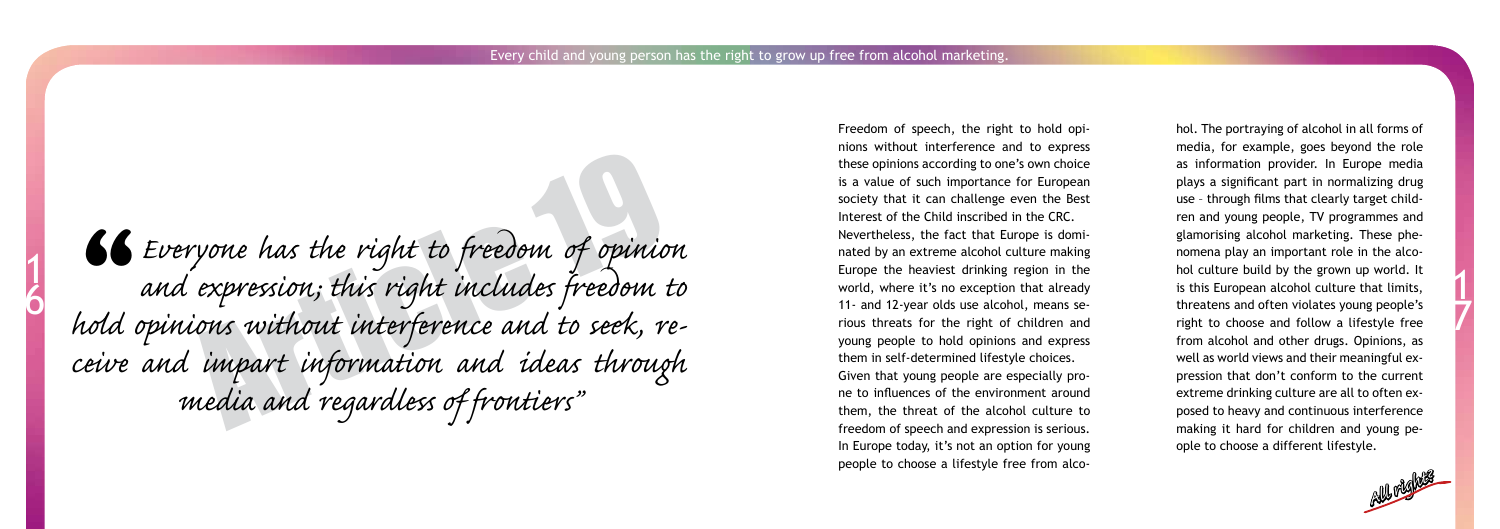

9

1

8

The will of the people shall be the basis of authority of government (...)" *The will of the people shall be the basis of authority of government (...)"* "

That "the will of the people shall be the basis of authority of government" means that Europe's form of government is a democratic one. Democratically elected parliaments from all European countries have ratified the CRC. This means that all European governments have signed up to primarily consider the Best Interest of children whenever deciding on legislation or other policies. Unfortunately, for children and young people and for Europe as a whole, in most of the cases decisions are not made in the child centred approach. This has lead to a situation where young people in Europe today bear a disproportionate burden of alcohol harm, where binge drinking among minors – who by law shouldn't be drinking at all – is ever increasing all over Europe, where alcohol marketing has become highly aggressive targeting children and young people even in their homes.

If governments continue to ignore their own responsibilities taken by signing the CRC, they're on the brink of violating democratically legitimate decisions by national parliaments.

The eurobarometer gives a hint of the will of the people that goes in accordance with the Best Interest of children: 89% of Europeans think that selling and serving alcohol to young people under the age of 18 should be banned; 77% of Europeans support a ban of alcohol advertising targeting young people. Moreover, drunken youngsters are neither active nor empowered citizens of the democratic society. Alcohol violates their capacity to express their will. This aspect of alcohol use needs to be considered when trying to improve European democracy, if article three from the UDHR shall continue to guide European society.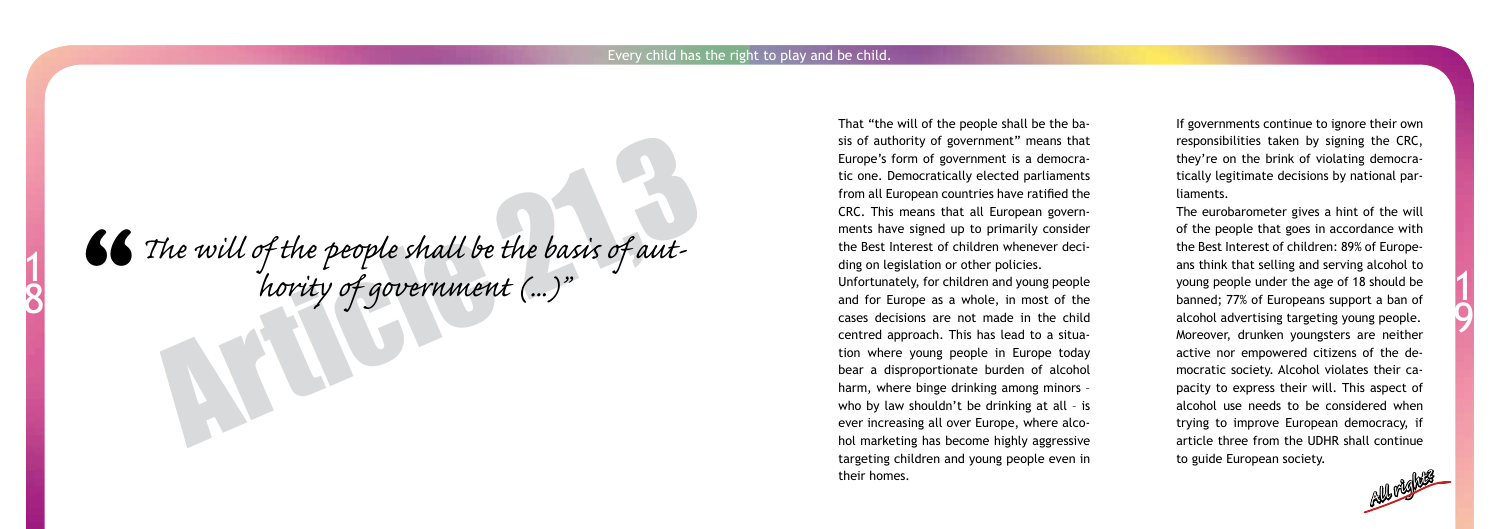0

ryone, as a member of society, has the right<br>security and is entitled to realization (...<br>nomic, social and cultural rights indispen<br>his dignity and the free development of h<br>personality" *Everyone, as a member of society, has the right to social security and is entitled to realization (...) of the economic, social and cultural rights indispen- sable for his dignity and the free development of his personality"* "

2

Europe bursts in seams by the need for support measures for children of alcohol addicted parents but the actual provision of facilities, places and activities for these children is almost equal to vacuum.

States and their communes need to invest more into alcohol free environments and open holiday facilities where children can develop their personality in safe and stimulating environments. These facilities are lacking all over Europe.

mulating environments. These facilities are <br>
lacking all over Europe.<br>
A survey among all Swedish municipalities are alcohol addicted, there is giant need for<br>
A survey among all Swedish municipalities protection of socia their leisure time facilities and activities during holidays like Christmas. When societies in Europe celebrate, they do so with alcohol but they are blind to the needs of vulnerable children and young people. 49% of the municipalities that answered the survey closed all doors during the holiday, with the reason that they didn't "see a need". With 9 Million children and young people in Europe living in homes where parents are alcohol addicted, there is giant need for protection of social and cultural rights.

> *The rights of all men are diminished when the*  diminisment in threatened. The rights of all men are<br>Commished when the

A survey among all Swedish municipalities shows that even in a welfare state like Sweden many municipalities close the doors of



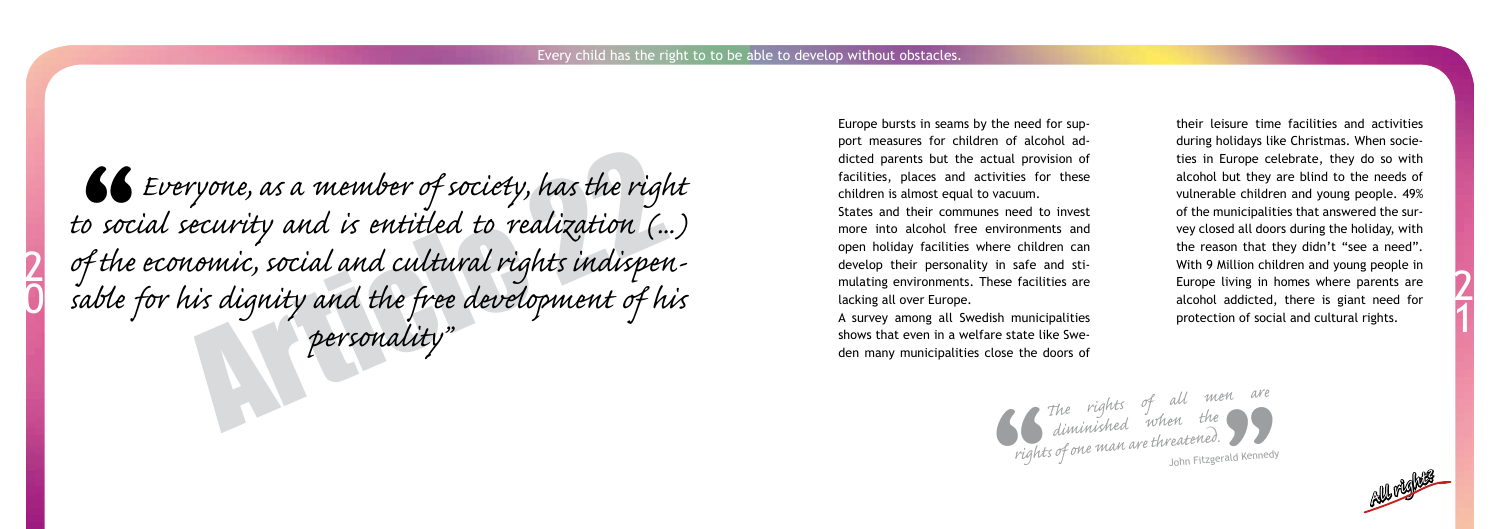

**Z** 

9 2<br>3

2 2

Everyone who works has the right to just and<br>favourable remuneration ensuring for himself<br>is family an existence worthy of human dig-<br>ind supplemented, if necessary, by other means<br>of social protection" *Everyone who works has the right to just and favourable remuneration ensuring for himself and his family an existence worthy of human dignity, and supplemented, if necessary, by other means of social protection"* "

Children do not work, thus they don't earn money. But it's in the Best Interest of the child that the parents get their incomes so the family can fulfill its function and provide good conditions for the child's physical and personal well-being and development. At this point, it is important to zoom on the families with alcohol problems. In these homes the head of the family is alcohol. Alcohol is prioritized in all areas of family life, including the family budget. Therefore children are very often deprived of leisure time activities, cultural and sports events, books or even education materials that a family with alcohol problems can not afford.

All resources are bound by alcohol. Children to alcohol addicted parents have to take adults' responsibilities and feel very often guilty or ashamed for their parents' behavior. These are usually reasons for the children's exclusion from their peer groups and their position on the edges of the social networks. Parental drinking leads to violations of children's dignity. The remuneration ensuring the parents' and their family's existence is spent for alcohol consumption of the parents by which the purpose of this right is not met and the children's existence worthy of human dignity is not ensured.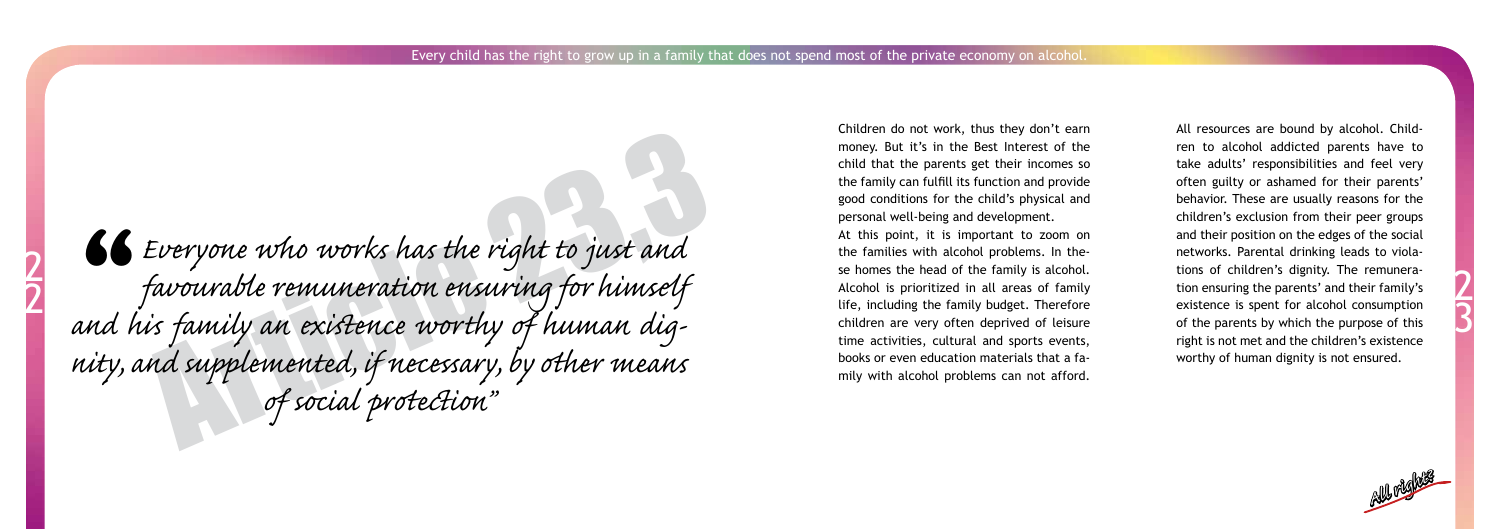2 4 ryone has the right to rest and leisure (...) *Everyone has the right to rest and leisure (...)"* " Meaningful free time activities in safe and enabling environments are crucial for child-

ren and young people to find their place in society, to understand who they are and what they want to do with their lives. Unfortunately this important right is often threatened in at least two ways in the Europe of the 21st century:

We know that children who grow up in families with alcohol addiction don't have time and don't feel they're allowed leisure activities; they're focused on helping at home. These children and young people in very many cases have difficulties to build up close relationships. The absence of communal projects and activities especially for children of addicts in almost all regions of Europe contributes to the violation of their right to leisure and rest.

Furthermore we need to recognize that many cultural events and activities have restricted entry because it's more important to sell alcohol than to open doors for young people. This means that the overall offer of meaningful and safe leisure time activities in Europe is often rather limited due to the current alcohol culture. Where this is true, the principle of article 24 is not met to the extent it should be. It is in many sports clubs all over Europe that young boys start using alcohol. It is in youth clubs all over Europe where alcohol use is an integral part of leisure time activities, not to mention excursions of any kinds. All these examples paint a clear picture: young Europeans cannot enjoy their right to rest and leisure to the extent it would be and should be possible.

Meaningful leisure time activities do not include initiation into Europe's extreme drinking culture.

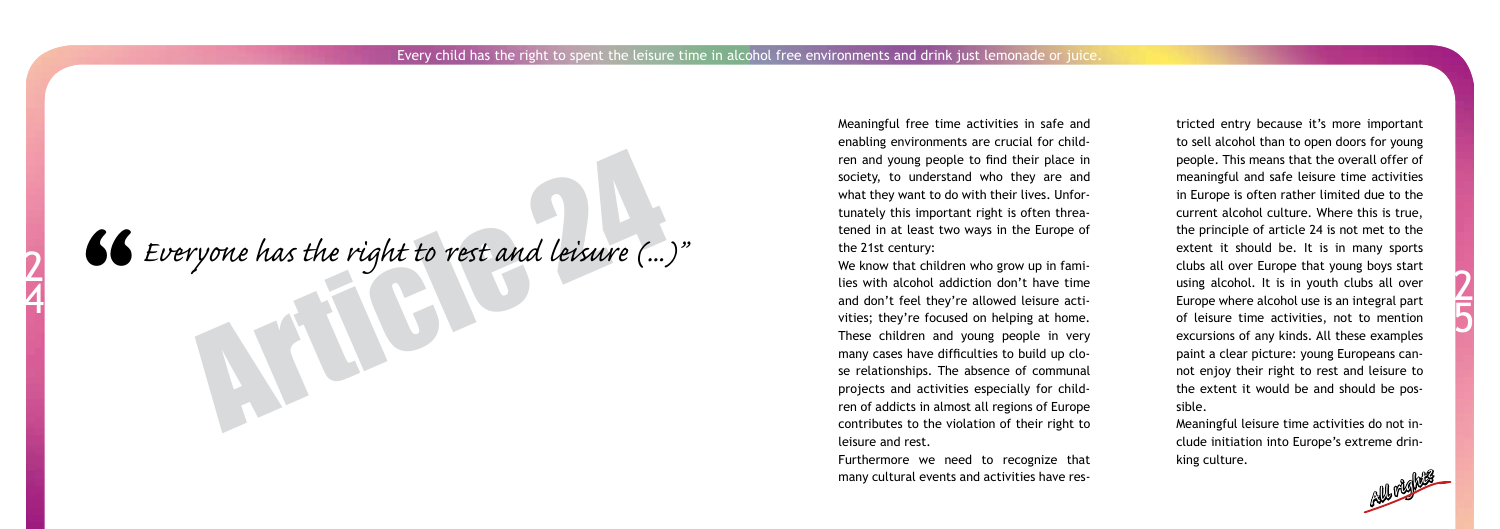7

2

6

Everyone has the right to a standard of living<br>adequate for the health and well-being of<br>If and of his family, including food, clothing,<br>sing and medical care and necessary social<br>services (...)" *Everyone has the right to a standard of living adequate for the health and well-being of himself and of his family, including food, clothing, housing and medical care and necessary social services (...)"* "

Children to alcohol addicted parents grow up in environments that are ruled by insecurity and fear. They often witness or even become victims of violence. Children's and young people's needs are neglected in these families. The financial situation of the family with alcohol problems is endangered by the alcohol use of the parent and thus the natural obligations of parents towards their children's standard of living such as adequate food, clothing and medical care are all too often neglected.

Even children of so called normal alcohol user are negatively affected by parents' drinking. A study from Sweden shows that more than every fourth child and young person has felt discomfort during Christmas because of grown-up's drinking. During holidays and celebrations like Christmas the well-being of

children is clearly compromised for grownups need to use alcohol. Clearly the use of alcohol causes lowered standard of living and well-being in both dysfunctional and functional families.

Alcohol is also a health determinant that violates children's and young people's right to standard of living adequate for well-being before they even had a chance to make their mark on the world. Alcohol e.g. is responsible for 7,4% of disability and premature death in EU. Even low amounts of alcohol consumed by women while pregnant have huge impact on the fetus. The Fetal Alcohol Syndrome is a sad example of mother's drinking that violates the right to standard of living which should enable the physical, mental, spiritual and social development of Europe's children and young people.

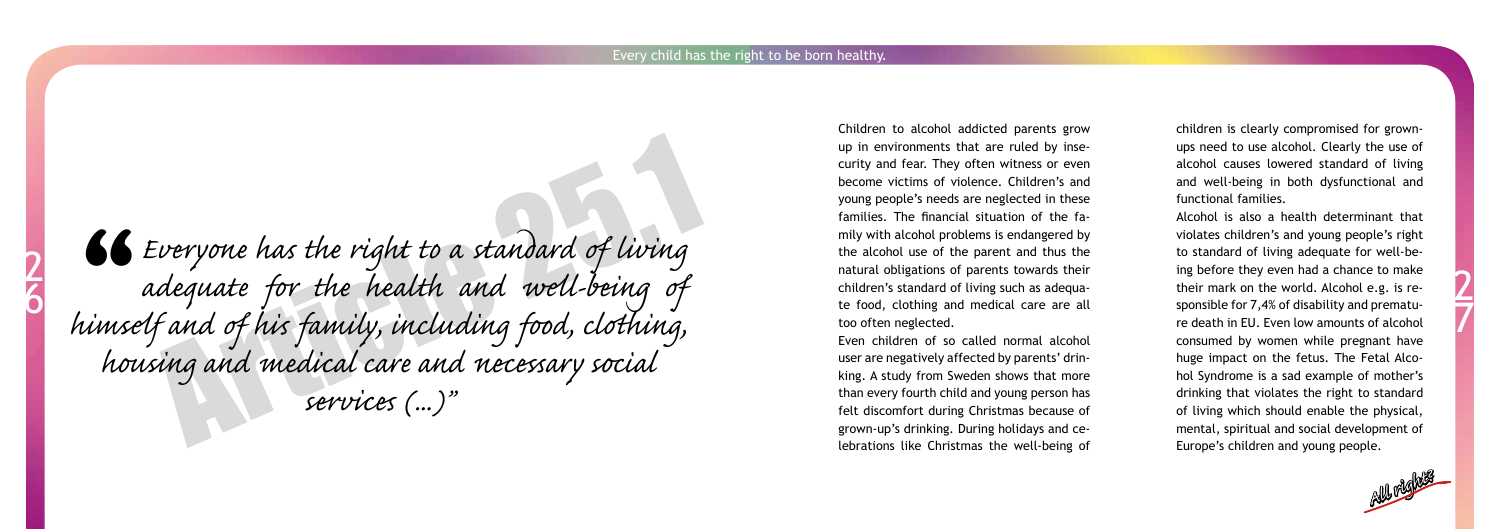2

8

Motherhood and childhood are entitled to special care and assistance. All children, whether<br>n or out of wedlock, shall enjoy the same social<br>protection" *Motherhood and childhood are entitled to spe- cial care and assistance. All children, whether born in or out of wedlock, shall enjoy the same social protection"* "

Social protection of children's and young people's development cannot be overestimated. It means both that the community as a whole sustains norms and rules and that the political system designs regulations which help creating the most stimulating and sheltered environment for children and young people to grow up and develop in.

In Europe children and young people often encounter the lack of safe and enabling environments – instead children and young people are extremely exposed to marketing of the alcohol industry. It's impossible to talk of "social protection" in the spirit of article 25, 2 when alcohol brands are put on baby clothes and on toys. Social protection of the most vulnerable groups of society wouldn't pass any performance test, given the fact that Europe's societies continue to sustain legislation that allows parents to encourage their kids to drink – long before the legal age

limit; societies that do not sanction unacceptable behaviour under the influence of alcohol; societies that expect and often pressure children and young people into using alcohol.

In much the same way the principle of "special care" is being neglected by European communities, who allow communal and municipal facilities and activities for children and young people to be closed over holidays, so that there's no other place to go for children who have alcohol abusing parents at home. There is an overall lack of alcohol free environments in Europe that signifies the need to step up action in the attempt to meet the "special care" principle of article 25, 2. More alcohol free environments mean more enabling and open environments for children and young people and they mean less alcohol harm suffered by youngsters.

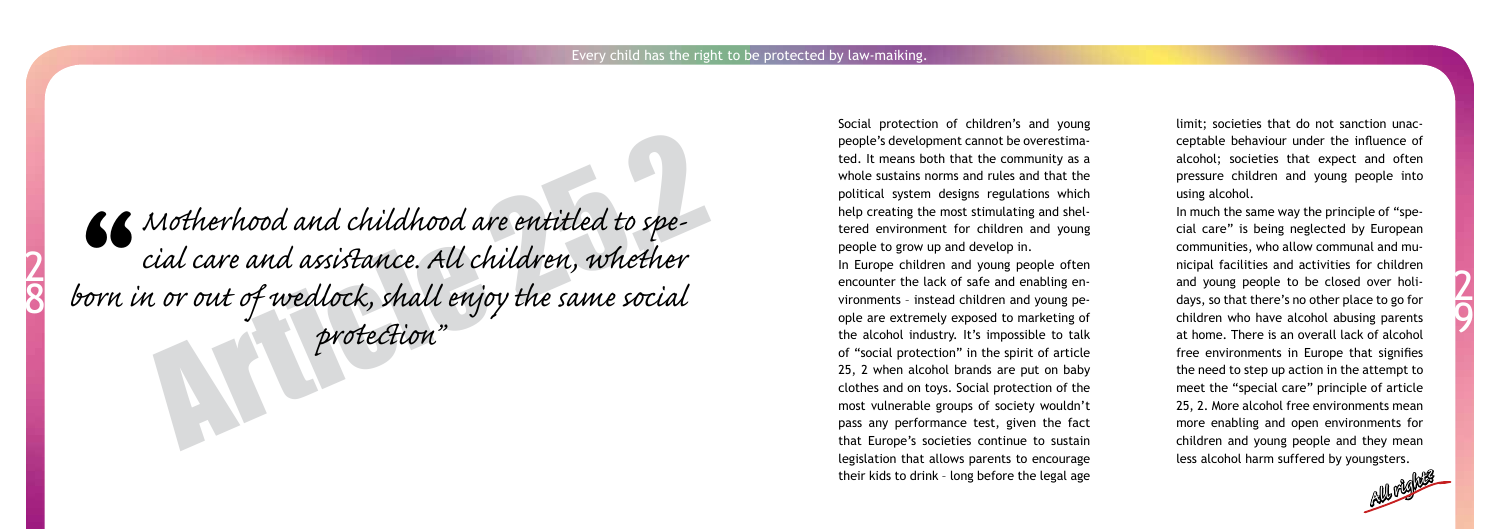1

3

**O** 

Everyone has the right to education. Education<br>shall be free, at least in the elementary and<br>mental stages. Elementary education shall be<br>ilsory. Technical and professional education<br>hall be equally accessible to all on th *Everyone has the right to education. Education shall be free, at least in the elementary and fundamental stages. Elementary education shall be compulsory. Technical and professional education shall be made generally available and higher education shall be equally accessible to all on the basis of merit"* "

Education is crucial for children and young people to develop understanding for society and to find their places in it. It's not only formal education, taking place in schools that should matter in terms of article 26. To ensure that the right to education is met with special regard to the needs of children and young people, it's essential to add the aspect of non-formal education.

Many young people have seen class mates being brought (back) to school by the police. That's how serious society takes the right to education in Europe. Nevertheless we still today lack measures of similar profoundness that solve the problem of truancy and eventual dropout because of alcohol and other drugs. These threats can also be identified in non-formal education when children and young people meet to use nonformal methods to learn from each other. Even these settings are often dominated by alcohol which means that they are excluding certain children and young people who may not feel comfortable in environments of alcohol use and who may wish to make experiences free from alcohol. It means that they, too, play a part in perpetuating the current extreme alcohol culture in Europe. Young people's right to education is under attack by alcohol harm.

Alcohol threatens the right of children and young people to formal education. Frequent alcohol intoxications increase the risk for school dropout. The special threat to the right enshrined in article 26, 1 comes from the drinking reality in Europe. In Germany e.g. between 2000 and 2008 the number of alcohol intoxicated youngsters ending up in emergency rooms increased by 170%. Given that alcohol intoxication predicts school dropout, the threat to the right of formal education in Europe is tremendous.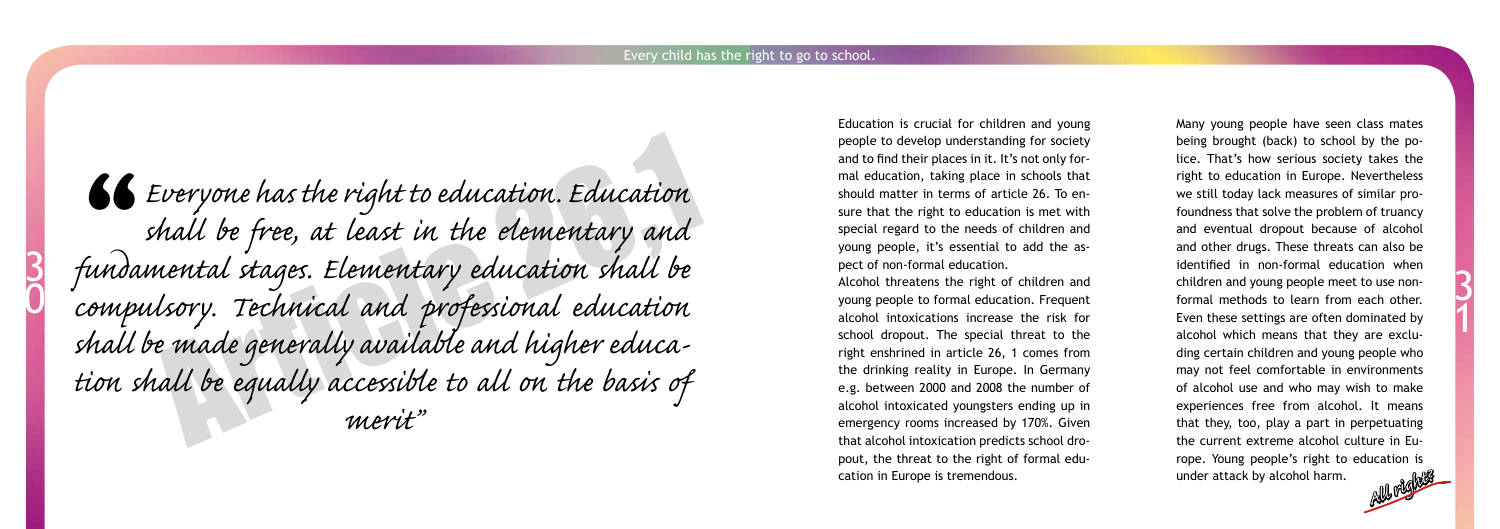celebrations and cultural events are both intentionally and unintentionally presented and depicted in school classes and by too many educators.

Children and young people need to be equipped with knowledge, critical thinking and virtues of healthy lifestyle in order to be able to understand their rights and make conscious decisions regarding their situation. It's important that they are provided with the full picture about alcohol consumption, the glorification of alcohol by those actors who financially profit from heavy consumption. Only if education programs succeed in addressing this issue comprehensively can we say that education in Europe is "directed to the full development of the human personality".

- Empowerment to choose a healthy lifestyle that doesn't need drugs for fulfilment and joy.<br>*All right?* 

Alcohol consumption is presented and treated as the norm in education materials as well as in teachers' discourse. This approach inhibits critical thinking and the development of abilities to question current social constructions – two skills highly important for "human personality" in a globalizing world.

For education in Europe to meet the principles outlined in article 26,2 teachers and caretakers need to have a mindful approach towards the alcohol norm constructed in European culture and to provide their students with three crucial things:

- Key-knowledge about media literacy to see that behind the glamorous cover of alcohol, the advertised effects and the social role of alcohol are mostly socially constructed;

- Abilities to critically think about cultural norms;

Education shall be directed to the full deve-<br>lopment of the human personality and to the<br>thening of respect for human rights and fun-<br>ntal freedoms. It shall promote understanding,<br>nce and friendship among all nations, ra *Education shall be directed to the full deve- lopment of the human personality and to the strengthening of respect for human rights and fundamental freedoms. It shall promote understanding, tolerance and friendship among all nations, racial or religious groups, and shall further the activities of the United Nations for the maintenance of peace"* Social expectations to consume alcohol at<br>
Social expectations to consume alcohol at<br>
intentionally and unintentionally presented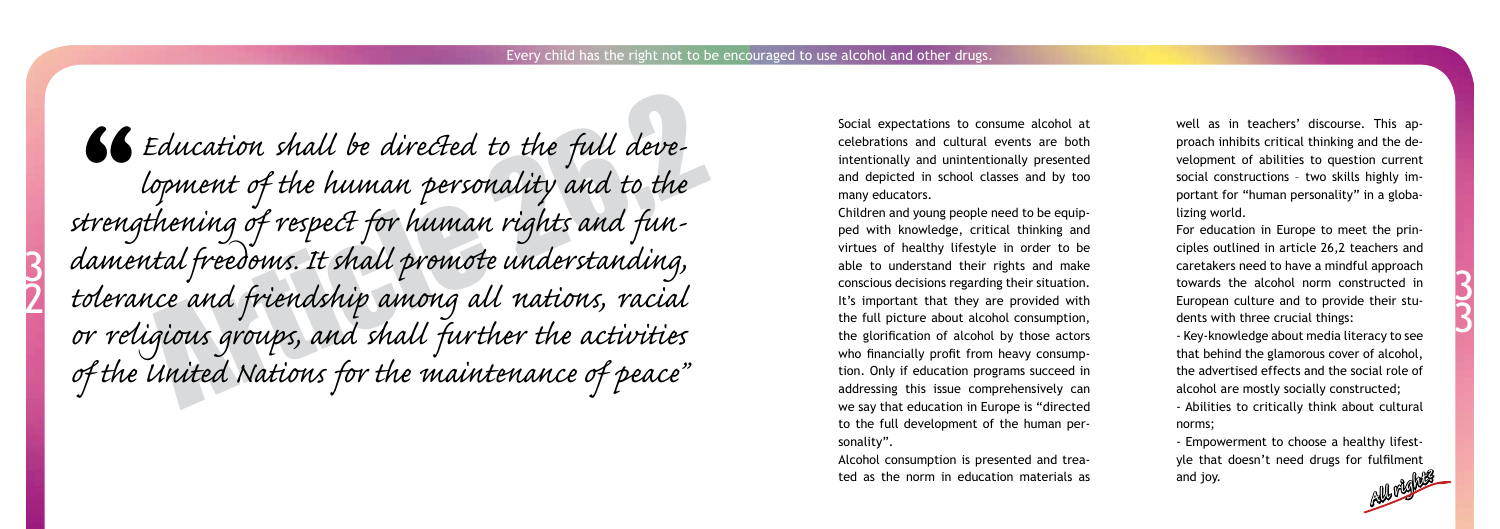iveryone has the right freely to participate in<br>the cultural life of the community, to enjoy the<br>d to share in scientific advancement and its<br>benefits" *Everyone has the right freely to participate in the cultural life of the community, to enjoy the arts and to share in scientific advancement and its benefits"*

Culture plays an important role in young people's socialization. We all carry a backpack full of culture. Therefore children's and young people's access to culture – both for understanding and influencing it – is important. Culture contributes to better mental and physical well-being.

The full realization of the Human Right to freely access cultural life however, is hindered and often threatened by the current alcohol culture in Europe. Almost all cultural and social events are alcoholised which always means that some groups of society, for example children from alcohol addicted families, young people who choose to live free from drugs and several religious groups, are being excluded. Their right to "freely participate in the cultural life" is being compromised for the sake of an omnipresent alcohol culture. In many of the products of Western

" 3 4

and European cultural life alcohol is being glamorised and depicted in a way that links social success to alcohol use. This social construction of alcohol in Europe threatens the rights of all young people to freely and selfdetermined participate in cultural life. The International Covenant on Economic, Social and Cultural Rights, Article 12 states that "everyone has the right to the enjoyment of the highest attainable standard of physical and mental health." In contradiction to the principle of that article and the UDHR the grown-up world is perpetuating an intoxicating culture that continues to cause tremendous harm to young people both physically and mentally. The old continent clearly can and should do more to enhance its cultural life for the sake of "the enjoyment of the highest attainable standard of physical and



3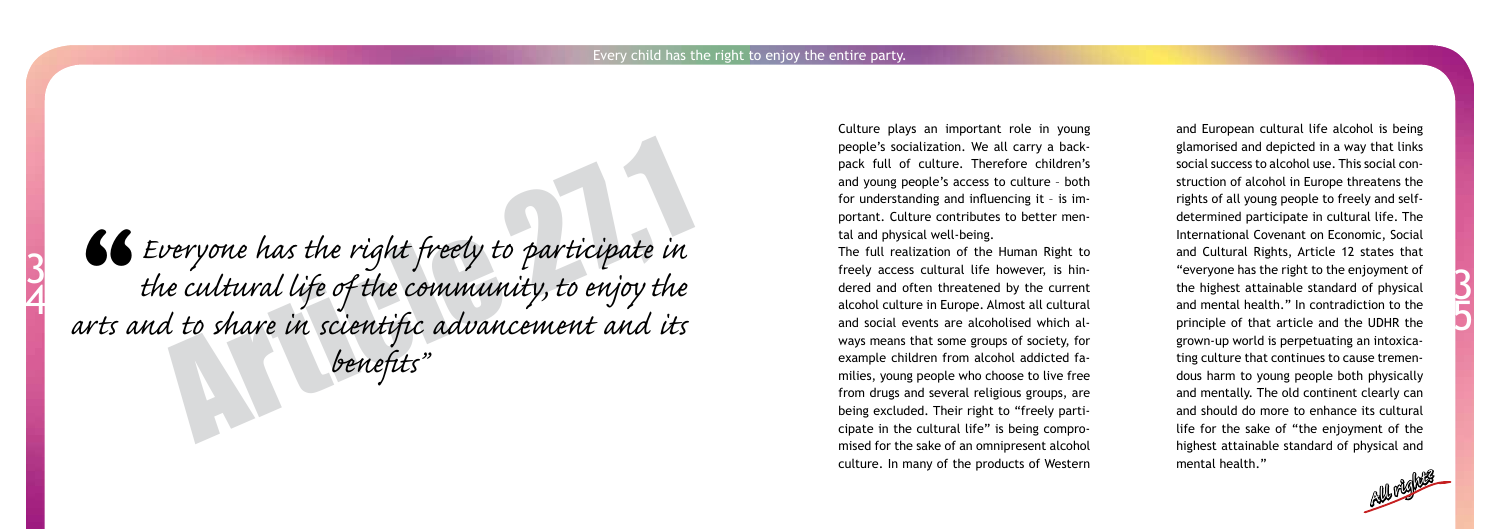Everyone has duties to the community in which<br>alone the free and full development of his personality is possible" *Everyone has duties to the community in which alone the free and full development of his personality is possible"* "

Everybody in Europe is familiar with the fact that it's permissible to talk, while intoxicated with alcohol, about behaviour that would otherwise be frowned upon. It's often even okay to actually do things when being drunk that are beyond norms and rules.

When people openly talk of behaviours and actions that normally are considered vicious or nasty, they contribute to making the socially unacceptable acceptable. What happens is that norms of decency and morale, that are important to the functioning and the well-being of all in the community, are being flouted. The alcohol culture allows alcohol to serve as excuse for otherwise socially unacceptable behaviour. Like that alcohol threatens the free and full development of young people's personality in the community. Moreover it is crucial to be aware of the myriad of social harm alcohol brings about in

All this clearly shows that the heavy alcohol consumption in Europe today threatens the development of personality of others – no matter whether they choose to drink or not. Communities in vast parts of Europe would function better and people in them would be able to live up to their "duties to the community" if alcohol consumption and culture were much less extreme.



Europe, to the society as a whole. The intangible social costs of alcohol, which describe the value people put on suffering and lost life, in the EU alone are estimated to be €270 Billion. In Europe, no matter if young people choose a lifestyle free from alcohol or not, you are made a passive drinker. In Estonia for instance 60-70% of violent crimes are linked to alcohol. And alcohol is a causal factor in 16% of child abuse and neglect.

3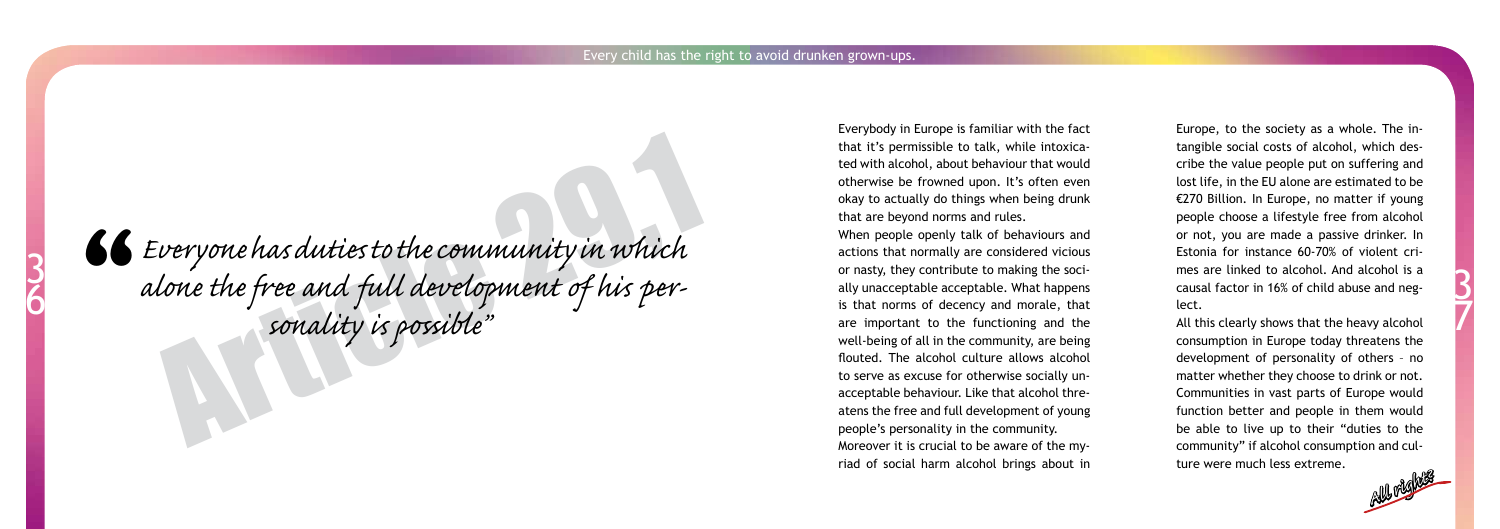In the exercise of his rights and freedoms, eve-<br>ryone shall be subject only to such limitations<br>determined by law solely for the purpose of<br>ing due recognition and respect for the rights<br>reedoms of others and of meeting t *In the exercise of his rights and freedoms, eve- ryone shall be subject only to such limitations as are determined by law solely for the purpose of securing due recognition and respect for the rights and freedoms of others and of meeting the just requirements of morality, public order and the gene- ral welfare in a democratic society"* "

All over the world and in all times of human history can we see impressive examples of taking risks and setting out on dangerous adventures and endeavours. Without them we wouldn't be able to fly over the Atlantic or to sale all around the world. Mountaineering, bungee jumping and many other forms of risky behaviour have become forms of cultural expression. However alcohol use, as we've seen in many examples above, harms millions of others than the user him/ herself. And young people in particular bear a disproportionate burden of the social harm of alcohol in Europe. In this context we need to be conscious about the question whether a specific human activity mainly is dangerous for the well-being of the individual or whether the activity threatens other people, too. Studies show that harm inflicted upon others is not merely a side problem but it is by far the most widespread problem related to

alcohol use. Social harm includes way more than violence, traffic accidents and children living with addicted parents. Alcohol harm is spread over a broad spectrum and can be found literally everywhere. Therefore it is essential to hold high article 29, 2 of the UDHR. The individual's right to freedom does not include the right to inflict harm upon others. This conviction can be found already in the French Declaration of Human Rights from 1789: "Liberty consists in being able to do anything that does not harm others." It cannot be called anything else but hypocritical that societies in Europe do regulate activities like driving a car, owning a weapon etc in order to protect the innocent, when at the same time the same societies build and perpetuate an alcohol culture that causes paramount pain and huge harm to Millions of children and young people. *All right?*

3

9

3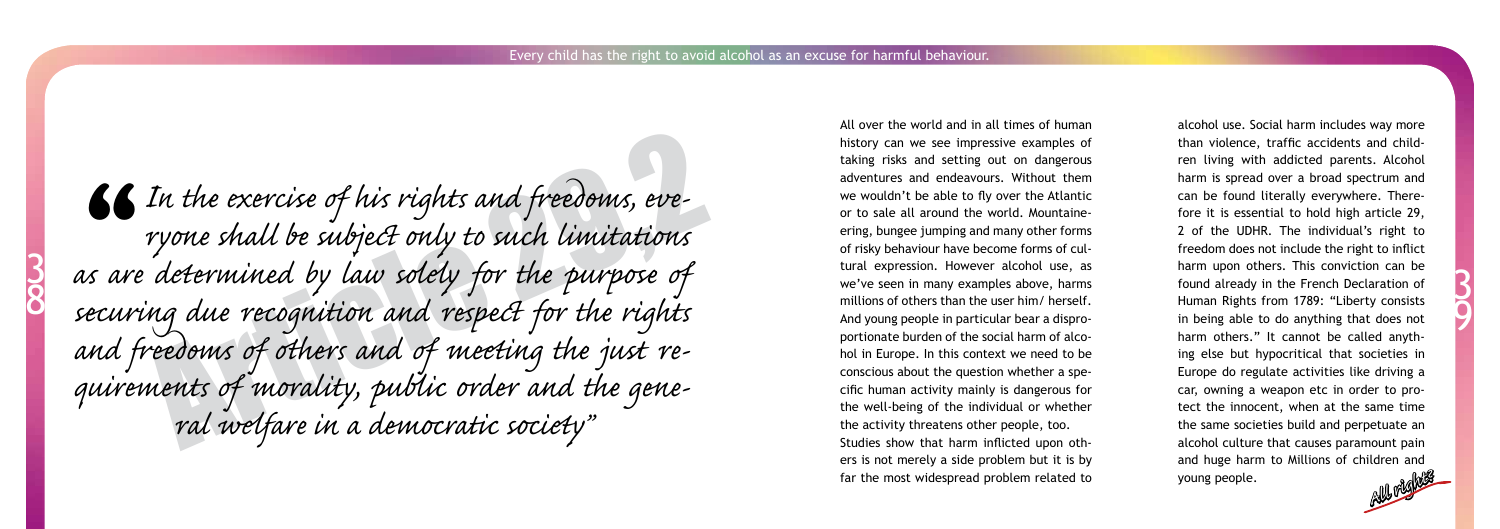



These pictures are outcomes of the drawing excercise carried out by Active member organisations. The theme for drawings was: "Weekend with my family". It is important to note, that alcohol topic had not been mentioned at all prior to the announcement of the theme and children were encouraged to draw freely anything they associate with a family weekend. The pictures we selected to publish on these pages are not statistically representative but show nevertheless the reality of many childhoods.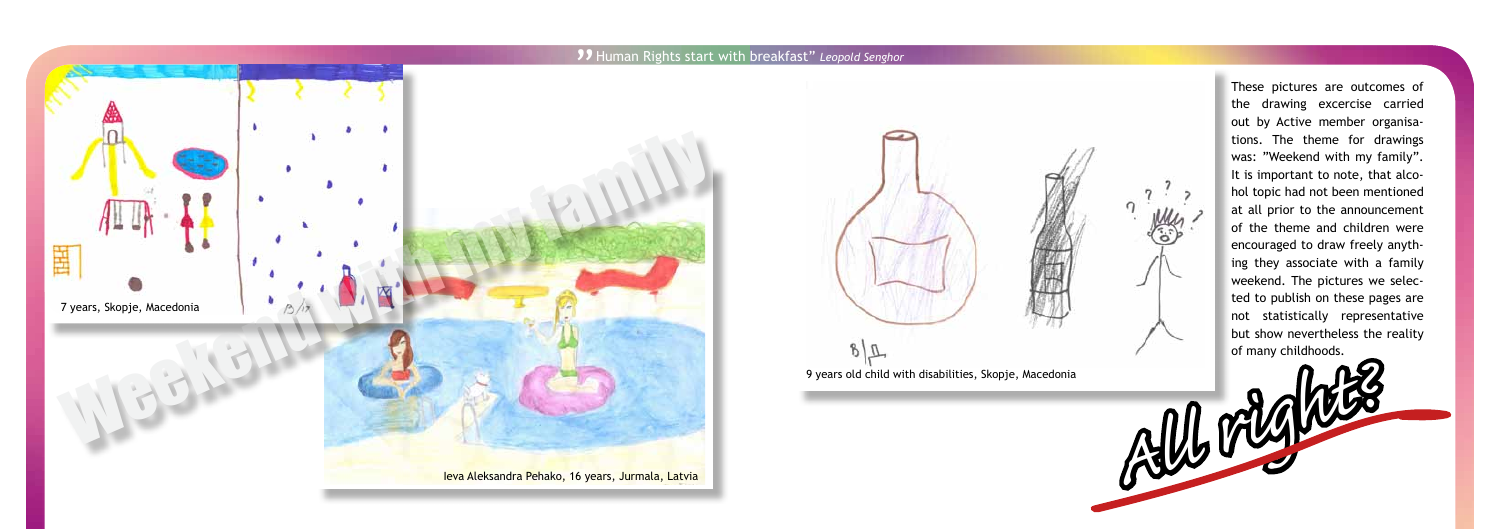This booklet shows emphatically that the availability, the affordability, the aggressive and specifically targeted marketing of alco hol in Europe amount to many threats and concrete violations of human rights negati vely affecting all young Europeans.

This disastrous situation in today's Europe, the heaviest drinking region in the world, is even multiplied by the current alcohol culture that is created by the grown up world and imposed upon children and young people. It's not a question "whether" but "when" to start drinking.

Alcohol is made omnipresent and they way this alcohol culture treats the substance couldn't be further apart from the scientific facts of its harmful and dangerous reality. The rights of children and young people are not met and often they are violated because the grown up world gives priority to selling

exercise their full rights as democratic citi zens. What does that say about Europe and the status of Human Rights for young people? One quarter of EU citizens say they abstai ned from alcohol in the past 12 months. A significant minority. If we do what Mahatma Gandhi said and judge the European "civili sation [...] by its treatment of minorities", what would our conclusion be?

alcohol and having a so-called "good time" of their own and because decision-makers do not do what the Best Interest of the child compels them to do and are blind to the circumstances millions of young Europeans grow up in.

*I have spread my dreams under your feet. Tread softly because you tread upon my dreams.* Sour feet. Tread softly be-<br>Cause you tread upon my dreams.



In Europe today it doesn't matter what your own position about alcohol is and whether you want to live a life free from alcohol and other drugs. Kofi Annan once said: "No one is born a good citizen; no nation is born a democracy. Rather, both are processes that continue to evolve over a lifetime. Young people must be included from birth." He gave expression to the spirit of the pream ble of the UDHR and in doing so showed Eu rope what the problem on the old continent still is: children and young people are made using alcohol, the socially most dangerous drug, years before they are able to vote and

4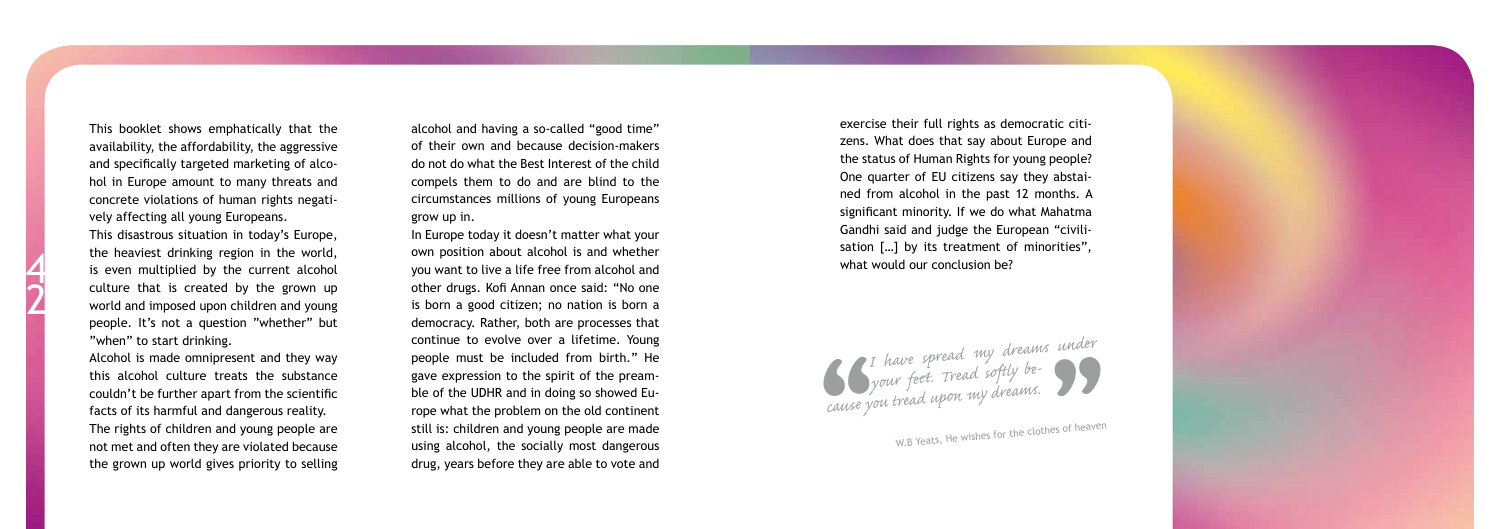#### The Convention of the Rights of the Child

www.unicef.org/crc & http://www.unicef.org/rightsite/ Compass. A manual on Human Rights Education with Young People, Council of Europe Dahlgren, Stephan & Stere, Roxana: The Right of Children to be protected from narcotic drugs and psychotropic substances – a human right/ international law perspective, 2009

#### UDHRA**rticl**e8

Anderson, Peter & Baumberg, Ben: Alcohol in Europe Report. A public health perspective, 2006 DAPHNE Programme: Prevent and combat violence against children, young people and women and to protect victims and groups at

#### risk

Fact Sheet: Reducing Harm in Drinking Environments http://www.ias.org.uk/buildingcapacity/resources/factsheets/dhs-drinkingenvironments.pdf

#### UDHRA**rticle 5**

Anderson, Peter & Baumberg, Ben: Alcohol in Europe Report. A public health perspective, 2006 Lindström, Mailn: Till synes helskinnad. Att växa upp i en familj med alkoholmissbruk, 1996 Bad Time Stories, published by Active – sobriety, friendship and peace, 2010

### UDHRAT**icle 168**

The Convention on the Rights of the Child, Article 19: parental and caregivers responsibility

# UDHRA**rticle** 1919

Anderson, Peter & Baumberg, Ben: Alcohol in Europe Report. A public health perspective, 2006 Monitoring report: alcohol portrayal in popular movies: www.eucam.info The Convention on the Rights of the Child, Article 17: Mass media

#### UDHRA**rticle 218**

Special Eurobarometer 331: EU citizens' attitudes towards alcohol, April 2010 http://ec.europa.eu/public\_opinion/archives/ebs/ ebs\_331\_en.pdf Dahlgren, Stephan & Stere, Roxana: The Right of Children to be protected from narcotic drugs and psychotropic substances – a human right/ international law perspective, 2009

# UDHR A**rticle 22**

The Swedish survey on Municipalities' effort of openness http://norran.se/nyheter/vasterbotten/article375361. ece?from=20100630130427 Anderson, Peter & Baumberg, Ben: Alcohol in Europe Report. A public health perspective, 2006

### UDHRA**rticle 24**

http://www.weisse-weihnacht.eu/ Lindström, Mailn: Till synes helskinnad. Att växa upp i en familj med alkoholmissbruk, 1996

#### UDHRA**rticle 251**

Anderson, Peter & Baumberg, Ben: Alcohol in Europe Report. A public health perspective, 2006 Lunarstorm survey among 2352 Children and young people: http://unf.se/Media/Pressmeddelanden/Vart-fjarde-barn-har-kant-obehagunder-julen---orsaken-ar-fulla-vuxna/

Wichstrom, Lars: Alcohol intoxication and school dropout: http://informahealthcare.com/doi/abs/10.1080/09595239800187251 School Dropouts - Extent of the Problem, Factors Associated with Early School Leaving, Dropout Prevention Programs and Their Effects http://education.stateuniversity.com/pages/1921/Dropouts-School.html The Convention of the Right of the Child, Article 29: education to prepare children for responsible life German Centre for drug addiction, DHS: fact sheet – "Alkohol und Jugendliche"

4

5

# UDHRA**rticle 261**

4

4

#### References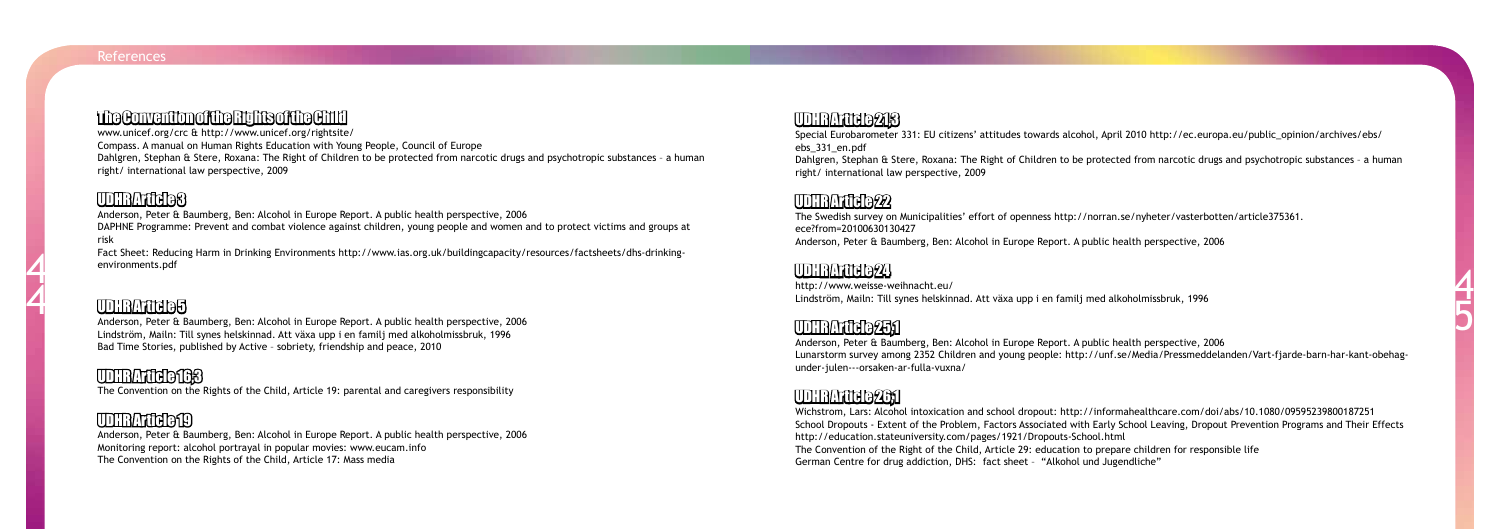#### UDHR A**rticle** 2761

Fake Free prevention project www.fakefree.se Monitoring report: alcohol portrayal in popular movies: www.eucam.info International Covenant on Economic, Social and Cultural Rights http://www2.ohchr.org/english/law/cescr.htm

### UDHRAT**icle 291**

Anderson, Peter & Baumberg, Ben: Alcohol in Europe Report. A public health perspective, 2006 Baklien, Bergiljot & Samarasinghe, Diyanath: Alcohol and Poverty in Sri Lanka, 2003

### UDHR A**rticle 2020**

Fekjaer, Hans Olav: Passive drinking – the collateral damage from alcohol, 2010 Anderson, Peter & Baumberg, Ben: Alcohol in Europe Report. A public health perspective, 2006 Klingemann, Harald: Alcohol and its social consequences – the forgotten dimension, WHO Regional Office for Europe, 2001 Nutt, David et al.: Drug harms in the UK: A multicriteria decision analysis, 2010 "Declaration of the Rights of Man and of the Citizen", 1789 http://www.magnacartaplus.org/french-rights/1789.htm

- Final text: Maik Duennbier Kristina Sperkova
- Layout: Kristina Sperkova

#### Thank you!

This booklet is an outcome of Active's campaign "All Rights" aimed at raising awareness about violation of human rights in European households. Most of the input for the booklet was gathered and discussed during our training for trainers in May 2010. To following persons participated in the training and contributed to the content:

Alexandra Stamenova Marina Cuzmina Lucia Juskanicova Henri Reha Kristine Zamurajeva Fatih Tekin Volodymyr Kreydenko Rosi Siedelberg Alari Rajande Sanja Stojanovska We would like to thank and express our appreciation for their work.

> The All Rights campaign is financially supported bu DG EAC under the program "Youth in Action"

4

7

# **Culture Programme**

4

6

Active is a non - governmental organisation gathering European youth temperance organisations working for a democratic, diverse and peaceful world free from alcohol and other drugs where an individuals can live up to their full potential.



**ACTI** 



**Education and Culture DG**